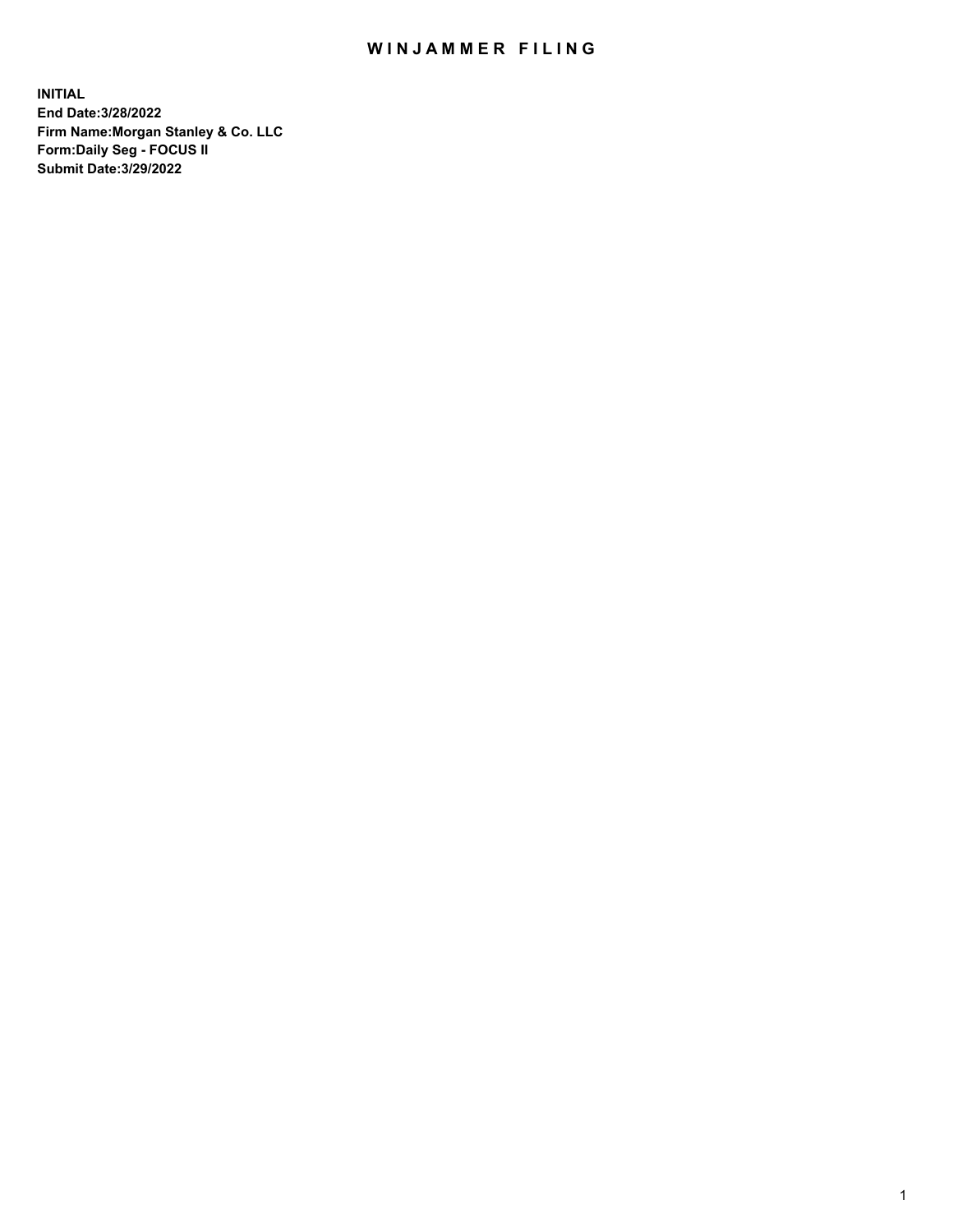**INITIAL End Date:3/28/2022 Firm Name:Morgan Stanley & Co. LLC Form:Daily Seg - FOCUS II Submit Date:3/29/2022 Daily Segregation - Cover Page**

| Name of Company                                                                                                                                                                                                                                                                                                                | Morgan Stanley & Co. LLC                               |
|--------------------------------------------------------------------------------------------------------------------------------------------------------------------------------------------------------------------------------------------------------------------------------------------------------------------------------|--------------------------------------------------------|
| <b>Contact Name</b>                                                                                                                                                                                                                                                                                                            | <b>Ikram Shah</b>                                      |
| <b>Contact Phone Number</b>                                                                                                                                                                                                                                                                                                    | 212-276-0963                                           |
| <b>Contact Email Address</b>                                                                                                                                                                                                                                                                                                   | Ikram.shah@morganstanley.com                           |
| FCM's Customer Segregated Funds Residual Interest Target (choose one):<br>a. Minimum dollar amount: ; or<br>b. Minimum percentage of customer segregated funds required:% ; or<br>c. Dollar amount range between: and; or<br>d. Percentage range of customer segregated funds required between:% and%.                         | 235,000,000<br><u>0</u><br>0 <sup>0</sup><br><u>00</u> |
| FCM's Customer Secured Amount Funds Residual Interest Target (choose one):<br>a. Minimum dollar amount: ; or<br>b. Minimum percentage of customer secured funds required:% ; or<br>c. Dollar amount range between: and; or<br>d. Percentage range of customer secured funds required between:% and%.                           | 140,000,000<br><u>0</u><br><u>00</u><br>00             |
| FCM's Cleared Swaps Customer Collateral Residual Interest Target (choose one):<br>a. Minimum dollar amount: ; or<br>b. Minimum percentage of cleared swaps customer collateral required:% ; or<br>c. Dollar amount range between: and; or<br>d. Percentage range of cleared swaps customer collateral required between:% and%. | 92,000,000<br><u>0</u><br><u>00</u><br>00              |

Attach supporting documents CH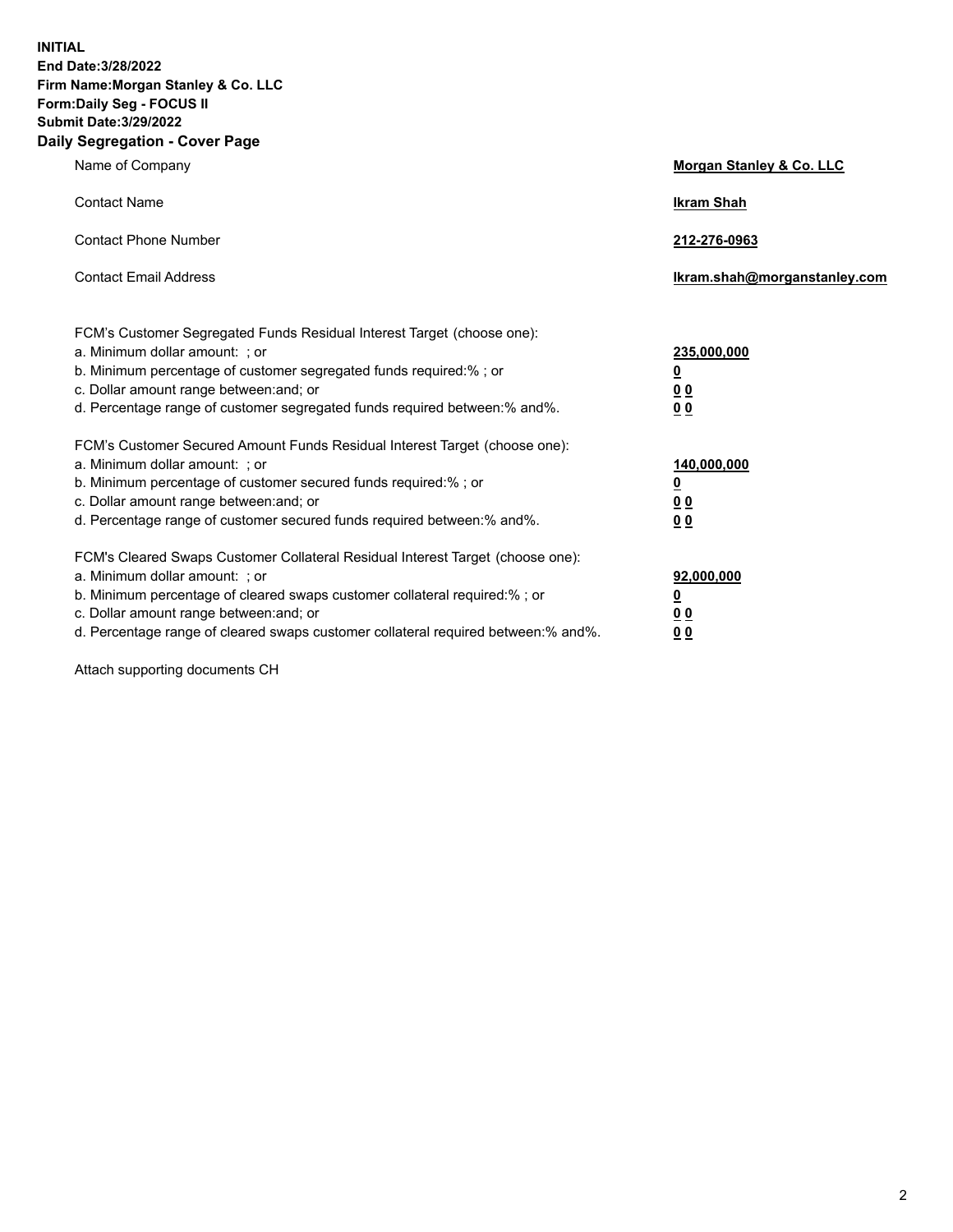## **INITIAL End Date:3/28/2022 Firm Name:Morgan Stanley & Co. LLC Form:Daily Seg - FOCUS II Submit Date:3/29/2022 Daily Segregation - Secured Amounts** Foreign Futures and Foreign Options Secured Amounts Amount required to be set aside pursuant to law, rule or regulation of a foreign government or a rule of a self-regulatory organization authorized thereunder **0** [7305] 1. Net ledger balance - Foreign Futures and Foreign Option Trading - All Customers A. Cash **4,354,139,491** [7315] B. Securities (at market) **2,246,610,989** [7317] 2. Net unrealized profit (loss) in open futures contracts traded on a foreign board of trade **2,430,659,937** [7325] 3. Exchange traded options a. Market value of open option contracts purchased on a foreign board of trade **80,076,692** [7335] b. Market value of open contracts granted (sold) on a foreign board of trade **-63,847,320** [7337] 4. Net equity (deficit) (add lines 1. 2. and 3.) **9,047,639,789** [7345] 5. Account liquidating to a deficit and account with a debit balances - gross amount **46,975,284** [7351] Less: amount offset by customer owned securities **-45,791,016** [7352] **1,184,268** [7354] 6. Amount required to be set aside as the secured amount - Net Liquidating Equity Method (add lines 4 and 5) **9,048,824,057** [7355] 7. Greater of amount required to be set aside pursuant to foreign jurisdiction (above) or line 6. **9,048,824,057** [7360] FUNDS DEPOSITED IN SEPARATE REGULATION 30.7 ACCOUNTS 1. Cash in banks A. Banks located in the United States **200,906,660** [7500] B. Other banks qualified under Regulation 30.7 **536,369,978** [7520] **737,276,638** [7530] 2. Securities A. In safekeeping with banks located in the United States **1,016,198,143** [7540] B. In safekeeping with other banks qualified under Regulation 30.7 **81,905,892** [7560] **1,098,104,035** [7570] 3. Equities with registered futures commission merchants A. Cash **29,614,410** [7580] B. Securities **0** [7590] C. Unrealized gain (loss) on open futures contracts **3,837,271** [7600] D. Value of long option contracts **0** [7610] E. Value of short option contracts **0** [7615] **33,451,681** [7620] 4. Amounts held by clearing organizations of foreign boards of trade A. Cash **0** [7640] B. Securities **0** [7650] C. Amount due to (from) clearing organization - daily variation **0** [7660] D. Value of long option contracts **0** [7670] E. Value of short option contracts **0** [7675] **0** [7680] 5. Amounts held by members of foreign boards of trade A. Cash **3,838,459,141** [7700] B. Securities **1,148,506,954** [7710] C. Unrealized gain (loss) on open futures contracts **2,426,822,666** [7720] D. Value of long option contracts **80,076,692** [7730] E. Value of short option contracts **-63,847,320** [7735] **7,430,018,133** [7740] 6. Amounts with other depositories designated by a foreign board of trade **0** [7760]

- 7. Segregated funds on hand **0** [7765]
- 8. Total funds in separate section 30.7 accounts **9,298,850,487** [7770]
- 9. Excess (deficiency) Set Aside for Secured Amount (subtract line 7 Secured Statement Page 1 from Line 8)
- 10. Management Target Amount for Excess funds in separate section 30.7 accounts **140,000,000** [7780]
- 11. Excess (deficiency) funds in separate 30.7 accounts over (under) Management Target **110,026,430** [7785]

**250,026,430** [7380]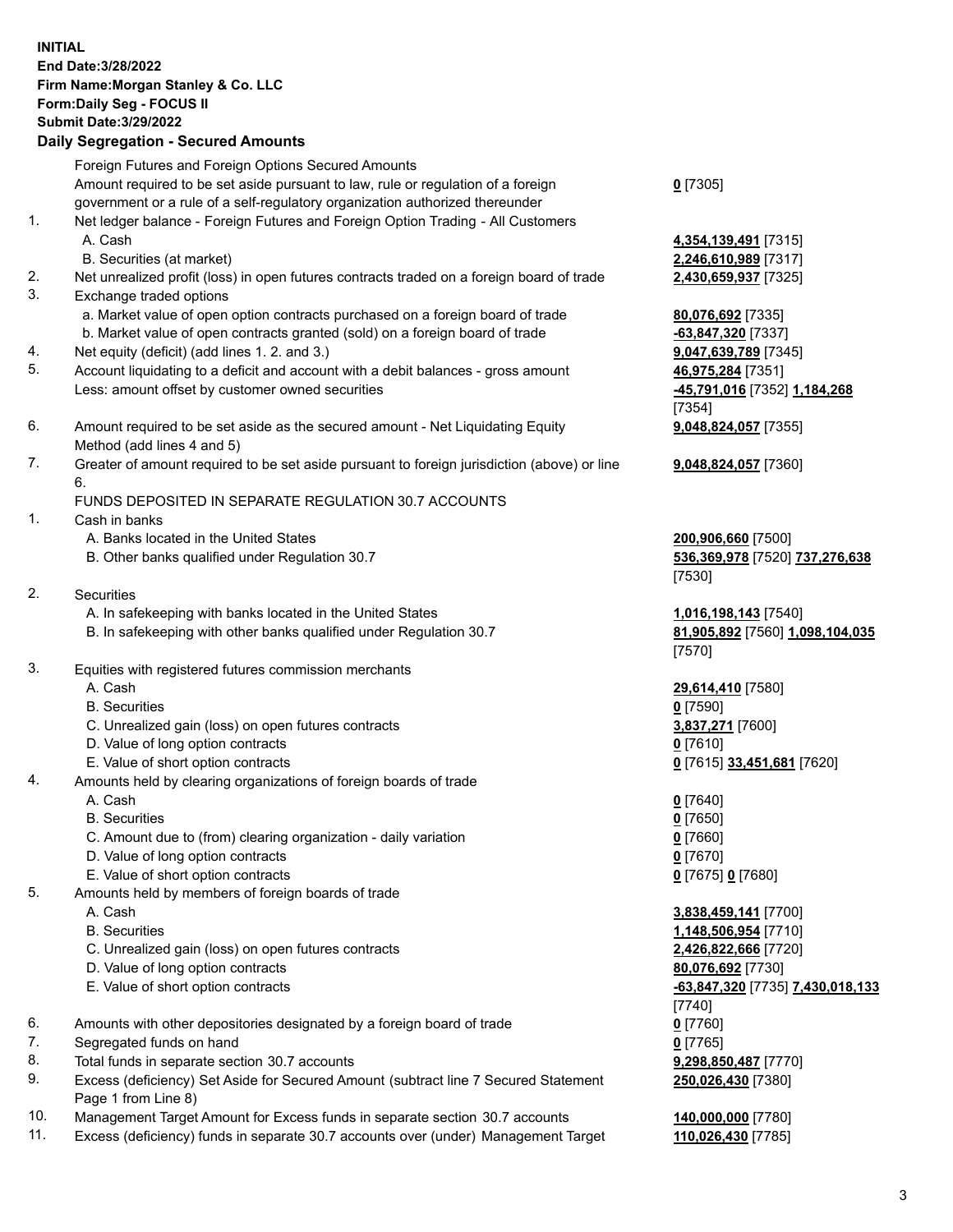**INITIAL End Date:3/28/2022 Firm Name:Morgan Stanley & Co. LLC Form:Daily Seg - FOCUS II Submit Date:3/29/2022 Daily Segregation - Segregation Statement** SEGREGATION REQUIREMENTS(Section 4d(2) of the CEAct) 1. Net ledger balance A. Cash **14,961,623,638** [7010] B. Securities (at market) **8,641,623,086** [7020] 2. Net unrealized profit (loss) in open futures contracts traded on a contract market **2,916,384,233** [7030] 3. Exchange traded options A. Add market value of open option contracts purchased on a contract market **2,173,258,109** [7032] B. Deduct market value of open option contracts granted (sold) on a contract market **-1,433,997,761** [7033] 4. Net equity (deficit) (add lines 1, 2 and 3) **27,258,891,305** [7040] 5. Accounts liquidating to a deficit and accounts with debit balances - gross amount **909,739,950** [7045] Less: amount offset by customer securities **-904,427,461** [7047] **5,312,489** [7050] 6. Amount required to be segregated (add lines 4 and 5) **27,264,203,794** [7060] FUNDS IN SEGREGATED ACCOUNTS 7. Deposited in segregated funds bank accounts A. Cash **1,639,628,440** [7070] B. Securities representing investments of customers' funds (at market) **0** [7080] C. Securities held for particular customers or option customers in lieu of cash (at market) **2,625,267,245** [7090] 8. Margins on deposit with derivatives clearing organizations of contract markets A. Cash **16,356,172,910** [7100] B. Securities representing investments of customers' funds (at market) **0** [7110] C. Securities held for particular customers or option customers in lieu of cash (at market) **5,853,392,363** [7120] 9. Net settlement from (to) derivatives clearing organizations of contract markets **262,066,181** [7130] 10. Exchange traded options A. Value of open long option contracts **2,173,258,109** [7132] B. Value of open short option contracts **-1,433,997,761** [7133] 11. Net equities with other FCMs A. Net liquidating equity **14,219,069** [7140] B. Securities representing investments of customers' funds (at market) **0** [7160] C. Securities held for particular customers or option customers in lieu of cash (at market) **0** [7170] 12. Segregated funds on hand **162,963,478** [7150] 13. Total amount in segregation (add lines 7 through 12) **27,652,970,034** [7180] 14. Excess (deficiency) funds in segregation (subtract line 6 from line 13) **388,766,240** [7190] 15. Management Target Amount for Excess funds in segregation **235,000,000** [7194]

16. Excess (deficiency) funds in segregation over (under) Management Target Amount Excess

**153,766,240** [7198]